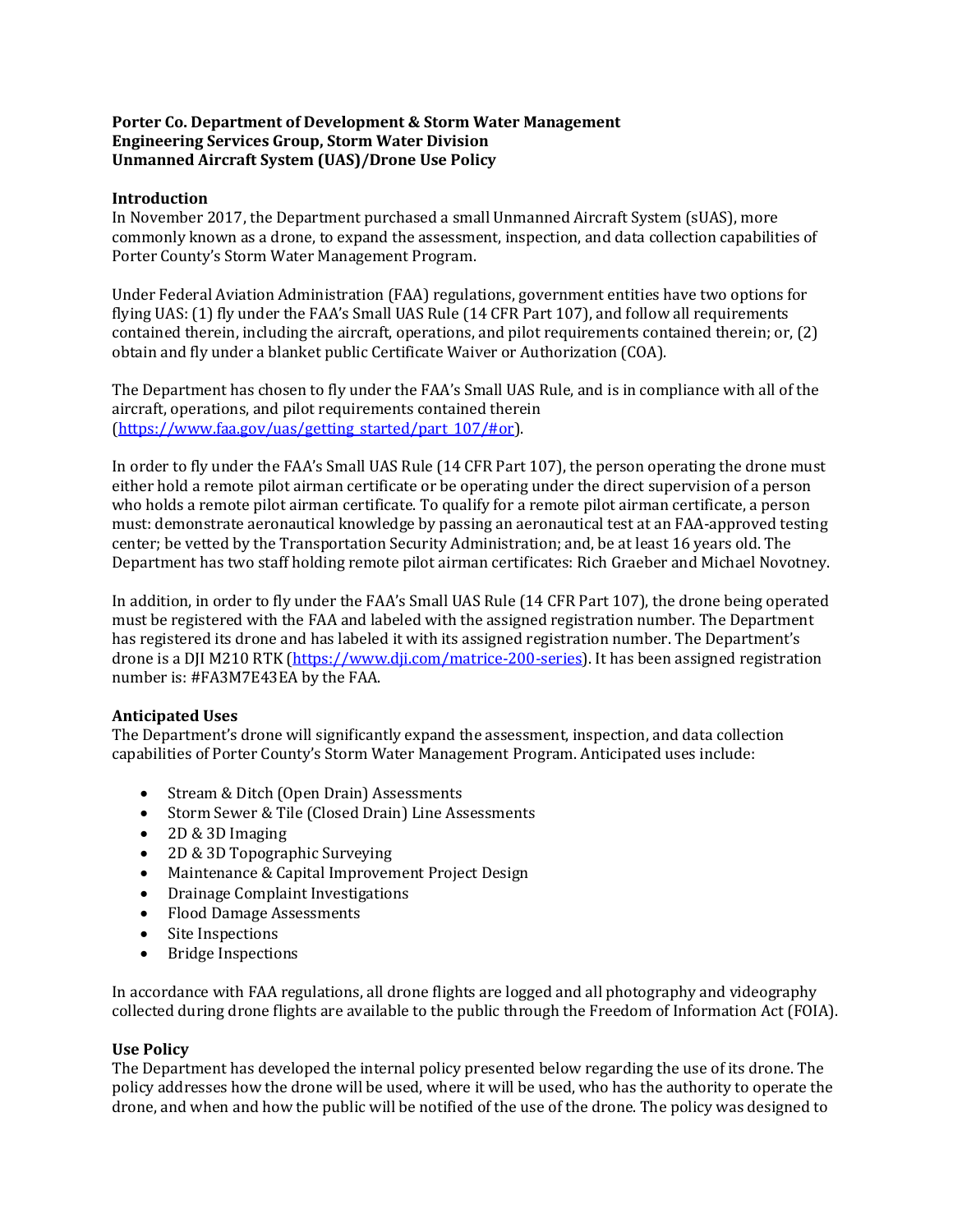be consistent with the FAA's Small UAS Rule (14 CFR Part 107) as well as drone use-related privacy guidelines released by the FAA.

# **Policy**

The Department has purchased a small Unmanned Aircraft System (sUAS), more commonly known as a drone, to expand the assessment, inspection, and data collection capabilities of Porter County's Storm Water Management Program. The following policy shall apply to and govern the use of the Department's drones.

- 1. The use of a Department drone for any purpose other than Department business is prohibited.
- 2. A Department drone shall only be operated by a Department staff member holding a remote pilot airman certificate (i.e., remote pilot in command) or by a person under the direct supervision of a Department staff member holding a remote pilot airman certificate (i.e., remote pilot in command).
- 3. During use, a Department drone must remain within the visual line of sight (VLOS) of the remote pilot in command and, if applicable, the person operating the drone under the direct supervision of the remote pilot in command. Alternatively, during use, a Department drone must remain within the VLOS of a visual observer, as designated by the remote pilot in command. This requires the drone to remain close enough during use to be seen by the remote pilot in command, operator, and/or visual observer unaided by any device other than corrective lenses.
- 4. A Department drone may be operated in Class G airspace without air traffic control (ATC) permission. Operation in Class B, C, D, and E airspace is allowed with the required ATC permission.
- 5. A Department drone shall not be operated more than 400 feet above ground level (AGL) unless within 400 feet of a structure.
- 6. To ensure that it remains within the VLOS of the remote pilot in command, operator, and/or visual observer during inclement weather, a Department drone shall be operated at a minimum of 500 feet vertically below a cloud or clouds and/or a minimum of 2,000 feet horizontally away from a cloud or clouds.
- 7. A Department drone shall not be operated at a groundspeed of more than 100 mph (87 knots).
- 8. A Department drone shall be operated in daylight only or in civil twilight (i.e., 30 minutes before official sunrise to 30 minute after official sunset) with appropriate anti-collision lighting.
- 9. A Department drone shall not be operated over any persons not directly participating in the operation of the drone (i.e., remote pilot in command, operator, and/or visual observer), not under a covered structure, and not inside a covered stationary vehicle.
- 10. During use, a Department drone shall always avoid manned aircraft, shall yield the right-of-way to all other manned and unmanned aircraft, and shall never be operated in a careless or reckless manner.
- 11. A Department drone shall not be operated from a moving vehicle.
- 12. Prior to each flight, the remote pilot in command shall conduct a pre-flight inspection and determine that a Department drone is in a condition for safe operation. Should a pre-flight inspection reveal a condition that affects the safe operation of a drone, such drone shall not be operated until any necessary maintenance and/or repairs have been completed and such drone has been found in a condition for safe operation.
- 13. During use of a Department drone, the remote pilot airman certificate of the remote pilot in command, the drone registration, and any required ATC permissions associated with the use of such drone shall accompany the remote pilot in command and shall be available upon request.
- 14. The remote pilot in command is prohibited from beginning a flight with a Department drone unless, considering wind and other weather conditions, there is enough available power for such drone to complete the planned flight and to continue to fly for at least five minutes after completion of such planned flight.